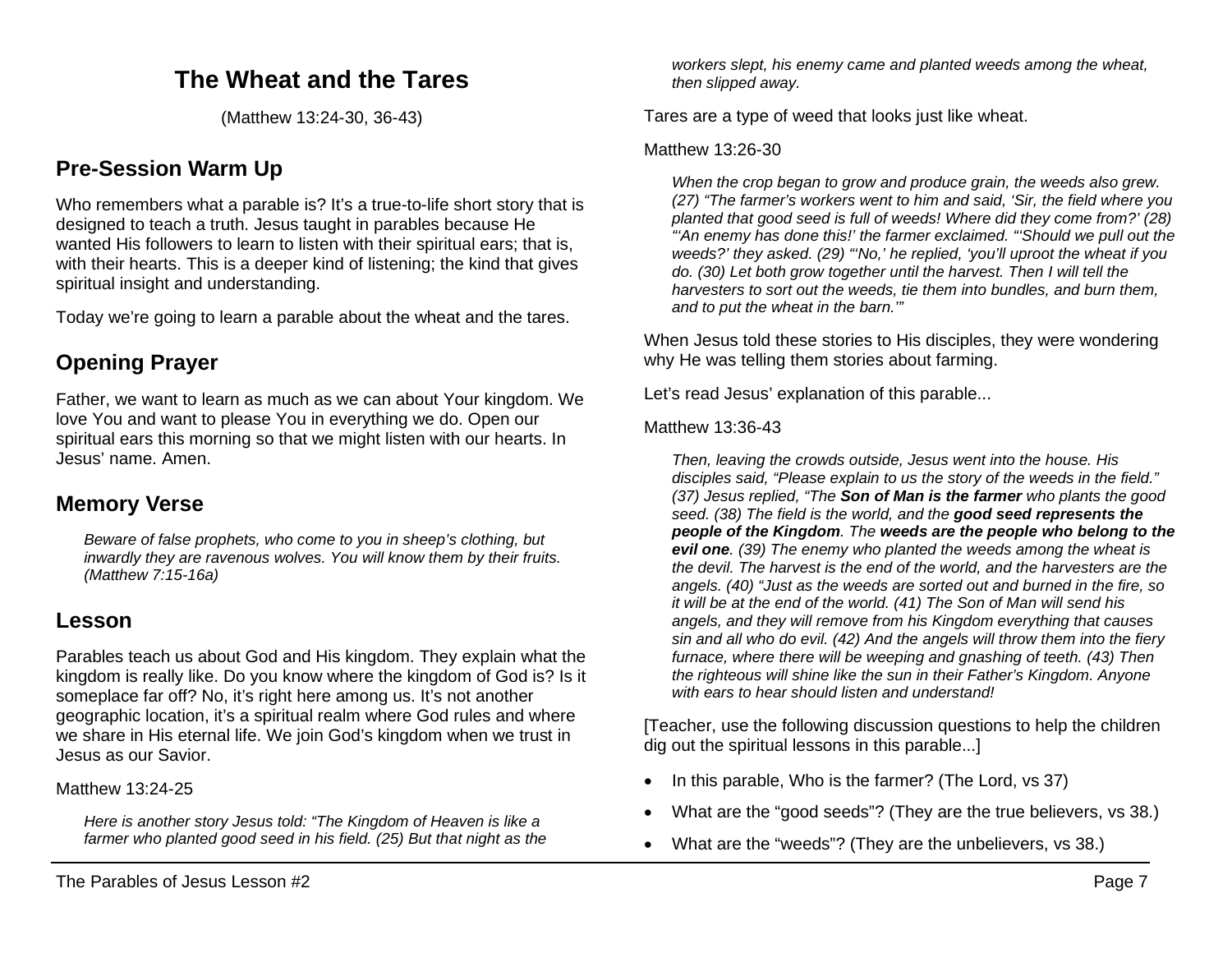As I told you earlier, tares are a certain type of weed that looks almost the same as wheat. While they are growing, you can barely tell the difference between wheat and tares until it's time to harvest them and they start to bear fruit. The tares do not develop heads like wheat does. You can grind the wheat heads into flour and make bread. And, as you know, bread brings nourishment and life to people. Tares are actually poisonous. If you eat tares it makes you sleepy, nauseous, and can cause you to go into convulsions, and even cause both man and animals to die.

What does this tell you about the kingdom of God? In this world there are people who are true believers and some that look just like true believers, but they're not. It's almost impossible for us to tell them apart sometimes, isn't it? But, those who believe become more Christ like as they mature. They bring spiritual nourishment to others by telling them the truth about God's wonderful plan of salvation. Unbelievers can bring spiritual death to people by their false teachings about God's kingdom.

When did the enemy sow the tares in among the wheat? (While men slept, vs 25.)

What spiritual lesson can you learn from this fact? (If you are spiritually asleep, people who look just like Christians can come into your life.) What does it mean to be spiritually asleep? (To be ignorant of the Word of God, the truth about the kingdom of God)

What happens when unbelievers are allowed to flourish in our churches? (If you don't know the Word of God, if you don't know the truth about God's plan of salvation, false teachers can lead you to believe lies about God's kingdom. They can deceive you into thinking wrong things about the Lord.)

You need to be spiritually awake or you'll find yourself spiritually dead. Know what God's Word says!

• What did the weeds do in last week's parable? (They choked out the truth about God.)

- Why didn't the owner want the servants to pick the weeds? (Vs. 28-29 tells us that He's going to have the angels determine who's a good seed and who's a tare. Because we can't see into other people's hearts, we can't be positive who's a true believer. Only God can judge a man's heart rightly.)
- Why did the sower want to wait to separate the wheat from the tares until everything was gathered in at harvest time? (He wants all men to have every opportunity to turn to the truth about Him.)
- What's going to happen to the tares, the "good seed look-a-likes", at harvest time? (They will be cast into the furnace of fire where there will be wailing and gnashing of teeth.)
- What does it say about the good seed, the true believers? (They will shine forth as the sun in the kingdom of their Father.)
- What are the spiritual lessons we can learn from this parable?
	- ─ Some people who look like true believers may not be.
	- Only good seed produces good fruit in their lives.
	- ─ It's not up to us to judge other people's hearts, God will do that.

# **CLOSING PRAYER**

Father, we want to be good seed. We want to be the kind of people that bring life to others. Help us to bend our hearts towards You, Lord, so that our lives bear fruit unto You. In Jesus' name we pray. Amen.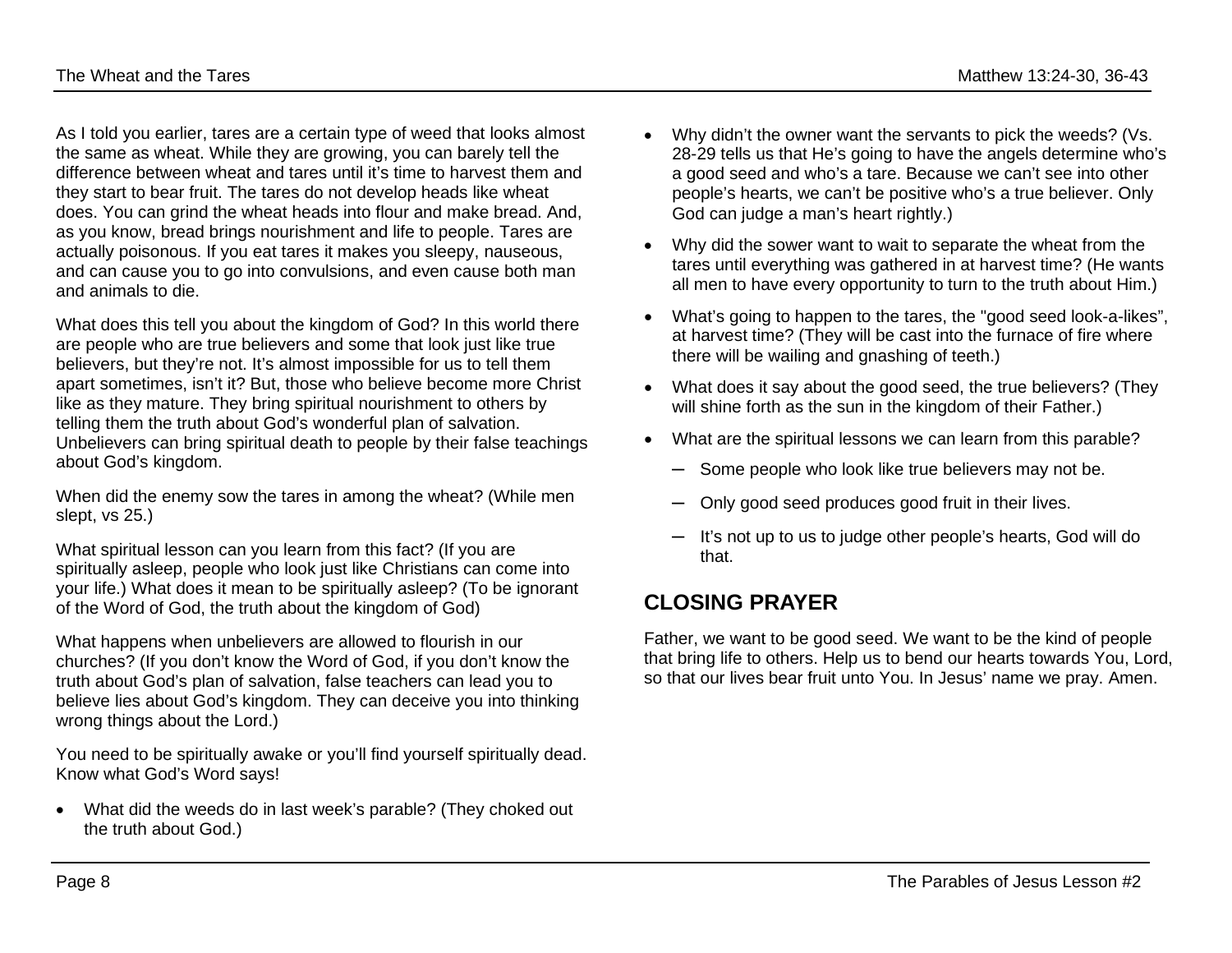# **LEARNING ACTIVITIES**

### **CRAFT CORNER**

#### **GAME CENTER**

Have the children work on the *Getting Rid of Weeds* worksheet or send it home as a "take home" paper.

Or, use the following questions in another game of your choice:

#### *Review questions:*

- 1. What is a parable? (A true-to-life short story designed to teach a truth)
- 2. Why did Jesus teach in parables? (Jesus wanted His followers to learn to listen with their spiritual ears; that is with their hearts.)
- 3. What is a tare? (A type of weed that looks just like wheat)
- 4. Who does the "farmer" represent in this story? (The Son of Man; the Lord, vs 37.)
- 5. What does the "field" represent? (The world, vs 38.)
- 6. What do the good seeds stand for? (The people of the kingdom; believers, like you and me — we're the good seed, vs 38.)
- 7. What do the "weeds" represent in this story? (The people who belong to the evil one; unbelievers, vs 38, and also, those who offend the Lord and practice lawlessness, vs 41.)
- 8. Who was the enemy who sowed the weeds into the field, or world? (The devil, vs 39)
- 9. What is the "harvest"? (The end of the world, when Jesus comes back, vs 39.)
- 10. Who are the "harvesters"? (Angels, vs 39.)
- 11. At the end of the world, what do the harvesters do with the weeds? (They are gathered and burned in the fire, vs 40.)
- 12. What's it like in the fiery furnace where the weeds get thrown? (There will be weeping and gnashing of teeth, vs 42.)
- 13. What happens to the good seed; "the righteous"? (They will shine like the sun in their Father's kingdom, vs 43.)
- 14. What spiritual truth did you learn from this parable? (Some people who look like true believers may not be; only good seed produce fruit in their lives; it's not up to us to judge other people's hearts, God will do that.)